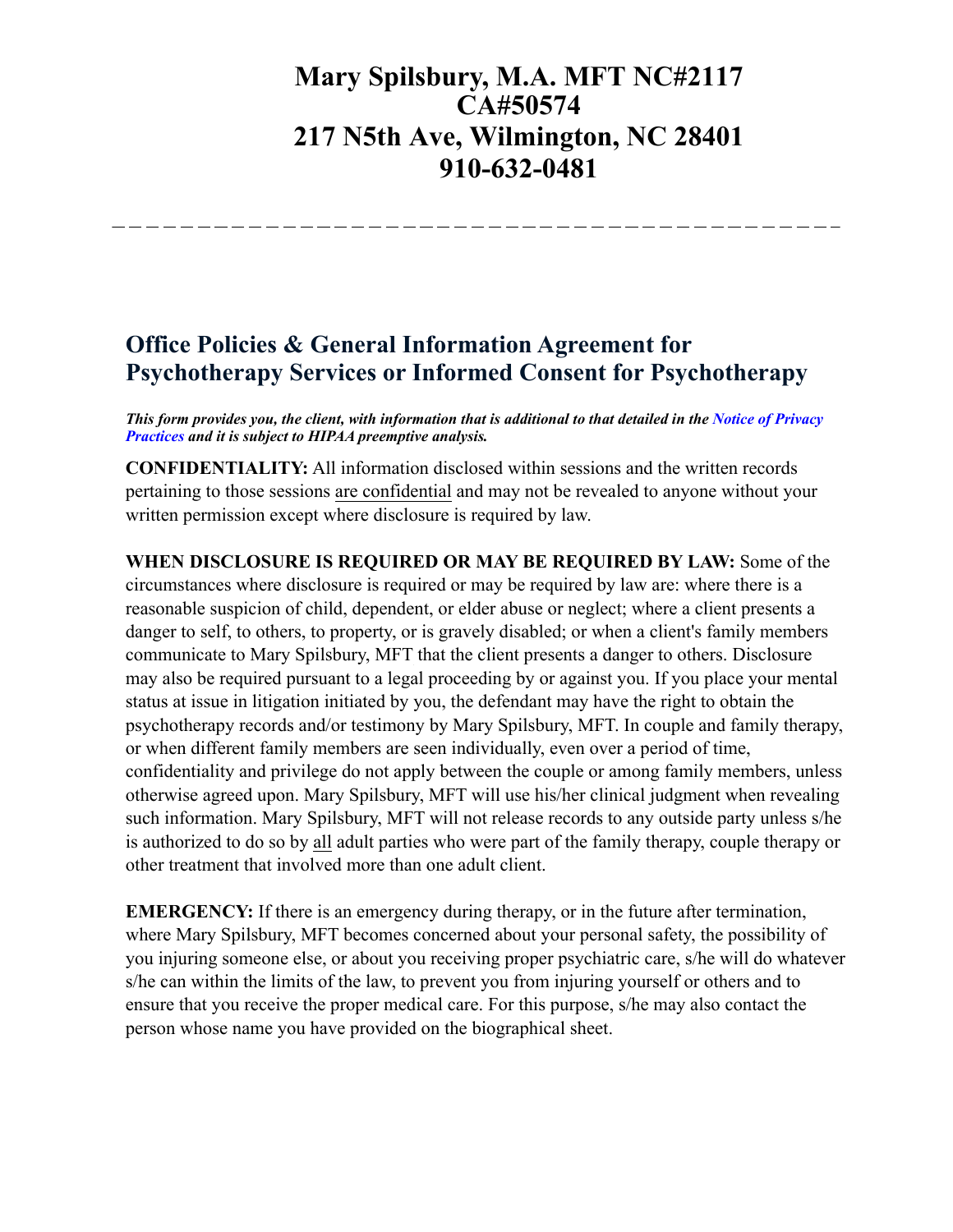**HEALTH INSURANCE & CONFIDENTIALITY OF RECORDS:** Disclosure of confidential information may be required by your health insurance carrier or HMO/PPO/MCO/EAP in order to process the claims. If you so instruct Mary Spilsbury, MFT, only the minimum necessary information will be communicated to the carrier. Mary Spilsbury, MFT has no control over, or knowledge of, what insurance companies do with the information s/he submits or who has access to this information. You must be aware that submitting a mental health invoice for reimbursement carries a certain amount of risk to confidentiality, privacy or to future capacity to obtain health or life insurance or even a job. The risk stems from the fact that mental health information is likely to be entered into big insurance companies' computers and is likely to be reported to the National Medical Data Bank. Accessibility to companies' computers or to the National Medical Data Bank database is always in question as computers are inherently vulnerable to hacking and unauthorized access. Medical data has also been reported to have been legally accessed by law enforcement and other agencies, which also puts you in a vulnerable position.

**LITIGATION LIMITATION:** Due to the nature of the therapeutic process and the fact that it often involves making a full disclosure with regard to many matters which may be of a confidential nature, it is agreed that, should there be legal proceedings (such as, but not limited to divorce and custody disputes, injuries, lawsuits, etc.), neither you nor your attorney(s), nor anyone else acting on your behalf will call on Mary Spilsbury, MFT to testify in court or at any other proceeding, nor will a disclosure of the psychotherapy records be requested unless otherwise agreed upon.

**CONSULTATION:** Mary Spilsbury, MFT consults regularly with other professionals regarding his clients; however, each client's identity remains completely anonymous and confidentiality is fully maintained.

**E–MAILS, CELL PHONES, COMPUTERS, AND FAXES:** It is very important to be aware that computers and unencrypted e-mail, texts, and e-faxes communication can be relatively easily accessed by unauthorized people and hence can compromise the privacy and confidentiality of such communication. E-mails, texts, and e-faxes, in particular, are vulnerable to such unauthorized access due to the fact that servers or communication companies may have unlimited and direct access to all e-mails, texts and e-faxes that go through them. While data on Mary Spilsbury's laptop is encrypted, e-mails and e-fax are not. It is always a possibility that efaxes, texts, and email can be sent erroneously to the wrong address and computers. Mary Spilsbury's laptop is equipped with a firewall, a virus protection and a password, and she backs up all confidential information from his computer on a regular basis onto an encrypted harddrive. If you communicate confidential or private information via unencrypted e-mail, texts or efax or via phone messages, will assume that you have made an informed decision, will view it as your agreement to take the risk that such communication may be intercepted, and he will honor your desire to communicate on such matters. Please do not use texts, e-mail, or faxes for emergencies.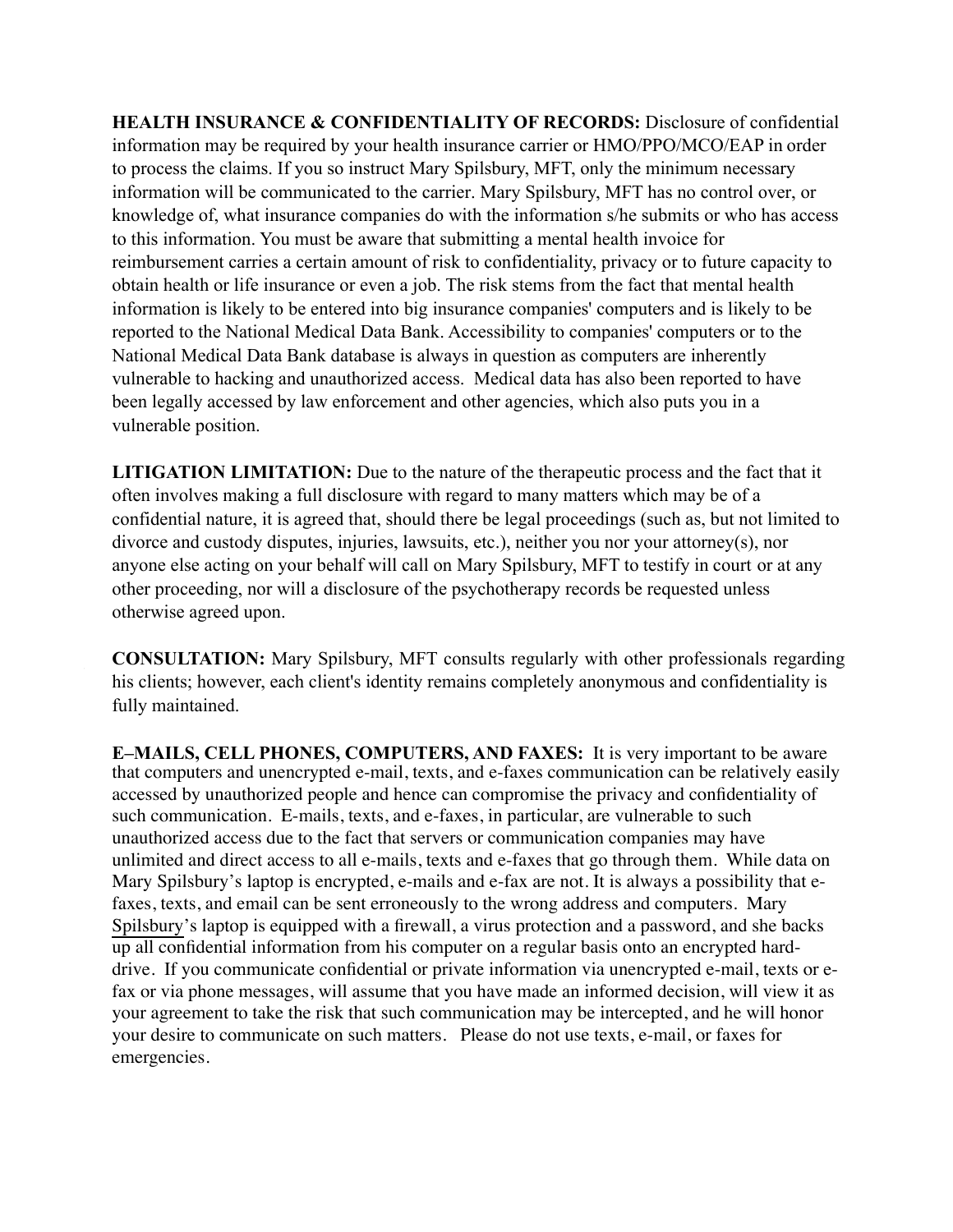**RECORDS AND YOUR RIGHT TO REVIEW THEM:** Both the law and the standards of Mary Spilsbury profession require that s/he keep treatment records for at least  $\qquad 7$  years. Unless otherwise agreed to be necessary, Mary Spilsbury retains clinical records only as long as is mandated by California and North Carolina law. If you have concerns regarding the treatment records, please discuss them with Mary Spilsbury. As a client, you have the right to review or receive a summary of your records at any time, except in limited legal or emergency circumstances or when Mary Spilsbury assesses that releasing such information might be harmful in any way. In such a case, Mary Spilsbury will provide the records to an appropriate and legitimate mental health professional of your choice. Considering all of the above exclusions, if it is still appropriate, and upon your request, Mary Spilsbury will release information to any agency/person you specify unless Mary Spilsbury assesses that releasing such information might be harmful in any way. When more than one client is involved in treatment, such as in cases of couple and family therapy, Mary Spilsbury will release records only with signed authorizations from all the adults (or all those who legally can authorize such a release) involved in the treatment.

**TELEPHONE & EMERGENCY PROCEDURES:** If you need to contact Mary Spilsbury between sessions, please leave a message at the answering service (415) 342-9640 and your call will be returned as soon as possible. Mary Spilsbury checks her messages a few times during the daytime only, unless s/he is out of town. If an emergency situation arises, indicate it clearly in your message and if you need to talk to someone right away call 911. Please do not use email or faxes for emergencies. Mary Spilsbury does not always check her email daily.

**PAYMENTS & INSURANCE REIMBURSEMENT:** Clients are expected to pay the standard fee of \$140.00 per hour session at the end of each session or at the end of the month unless other arrangements have been made. Telephone conversations, site visits, writing and reading of reports, consultation with other professionals, release of information, reading records, longer sessions, travel time, etc. will be charged at the same rate, unless indicated and agreed upon otherwise. Please notify Mary Spilsbury if any problems arise during the course of therapy regarding your ability to make timely payments. Clients who carry insurance should remember that professional services are rendered and charged to the clients and not to the insurance companies. Unless agreed upon differently, Mary Spilsbury will provide you with a copy of your receipt on a monthly basis, which you can then submit to your insurance company for reimbursement, if you so choose. As was indicated in the section, *Health Insurance & Confidentiality of Records,* you must be aware that submitting a mental health invoice for reimbursement carries a certain amount of risk. Not all issues/conditions/problems, which are dealt with in psychotherapy, are reimbursed by insurance companies. It is your responsibility to verify the specifics of your coverage. If your account is overdue (unpaid) and there is no written agreement on a payment plan, Mary Spilsbury can use legal or other means (courts, collection agencies, etc.) to obtain payment.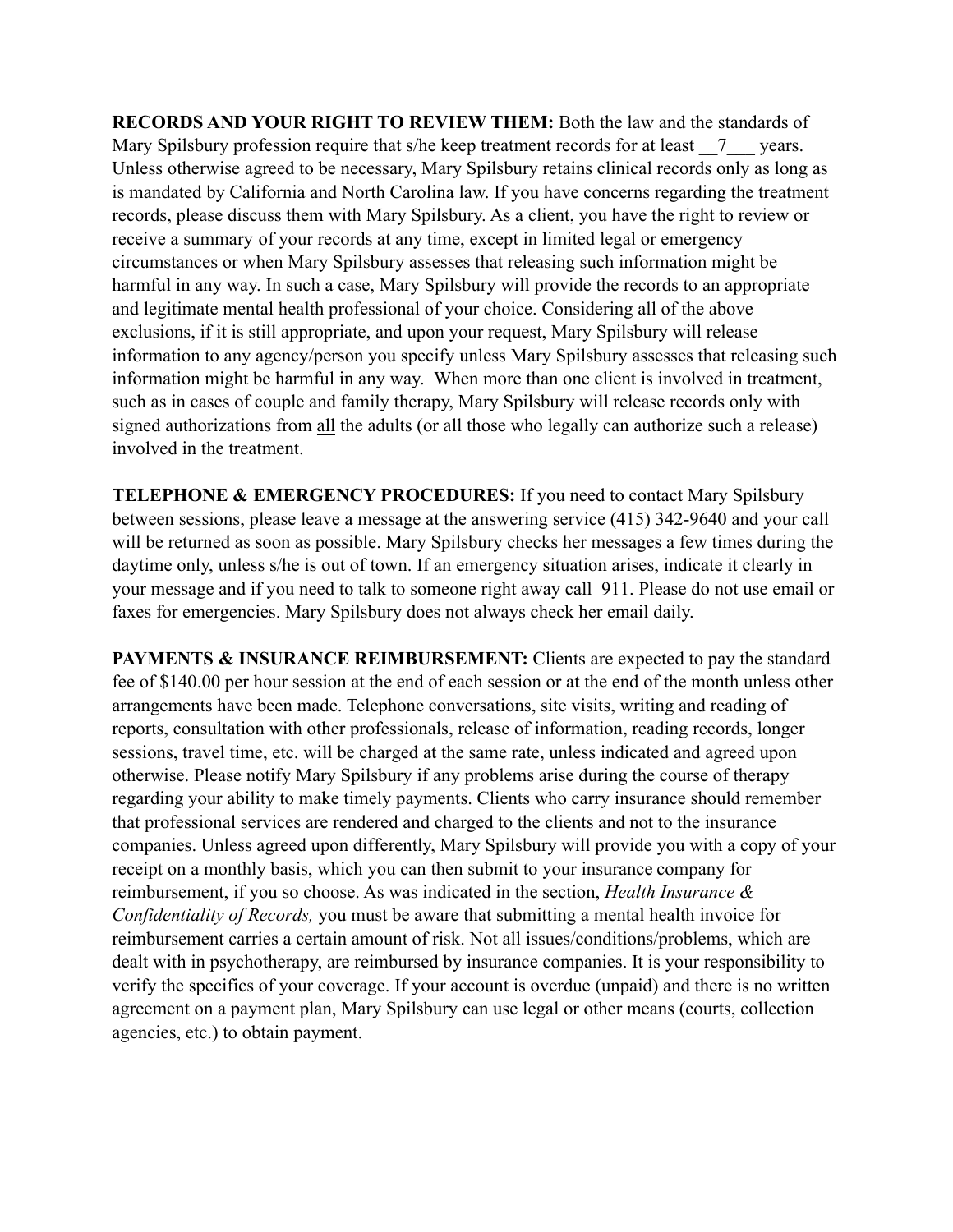**MEDIATION & ARBITRATION:** All disputes arising out of, or in relation to, this agreement to provide psychotherapy services shall first be referred to mediation, before, and as a precondition of, the initiation of arbitration. The mediator shall be a neutral third party chosen by agreement of Mary Spilsbury and the client(s). The cost of such mediation, if any, shall be split equally, unless otherwise agreed upon. In the event that mediation is unsuccessful, any unresolved controversy related to this agreement should be submitted to and settled by binding arbitration in Marin County, CA or Wilmington, NC in accordance with the rules of the American Arbitration Association which are in effect at the time the demand for arbitration is filed. Notwithstanding the foregoing, in the event that your account is overdue (unpaid) and there is no agreement on a payment plan, Mary Spilsbury can use legal means (court, collection agency, etc.) to obtain payment. The prevailing party in arbitration or collection proceedings shall be entitled to recover a reasonable sum as and for attorney's fees. In the case of arbitration, the arbitrator will determine that sum.

## **THE PROCESS OF THERAPY/EVALUATION AND SCOPE OF PRACTICE:**

Participation in therapy can result in a number of benefits to you, including improving interpersonal relationships and resolution of the specific concerns that led you to seek therapy. Working toward these benefits, however, requires effort on your part. Psychotherapy requires your very active involvement, honesty, and openness in order to change your thoughts, feelings, and/or behavior. Mary Spilsbury will ask for your feedback and views on your therapy, its progress, and other aspects of the therapy and will expect you to respond openly and honestly. Sometimes more than one approach can be helpful in dealing with a certain situation. During evaluation or therapy, remembering or talking about unpleasant events, feelings, or thoughts can result in you experiencing considerable discomfort or strong feelings of anger, sadness, worry, fear, etc., or experiencing anxiety, depression, insomnia, etc. Mary Spilsbury may challenge some of your assumptions or perceptions or propose different ways of looking at, thinking about, or handling situations, which can cause you to feel very upset, angry, depressed, challenged, or disappointed. Attempting to resolve issues that brought you to therapy in the first place, such as personal or interpersonal relationships, may result in changes that were not originally intended. Psychotherapy may result in decisions about changing behaviors, employment, substance use, schooling, housing, or relationships. Sometimes a decision that is positive for one family member is viewed quite negatively by another family member. Change will sometimes be easy and swift, but more often it will be slow and even frustrating. There is no guarantee that psychotherapy will yield positive or intended results. During the course of therapy, Mary Spilsbury is likely to draw on various psychological approaches according, in part, to the problem that is being treated and her assessment of what will best benefit you. These approaches include, but are not limited to, behavioral, cognitive-behavioral, cognitive, psychodynamic, existential, system/family, developmental (adult, child, family), humanistic or psycho-educational and Body oriented - Mindfulness interventions. Mary Spilsbury **provides neither custody evaluation recommendation** nor medication or prescription recommendation nor legal advice, as these activities do not fall within his/her scope of practice.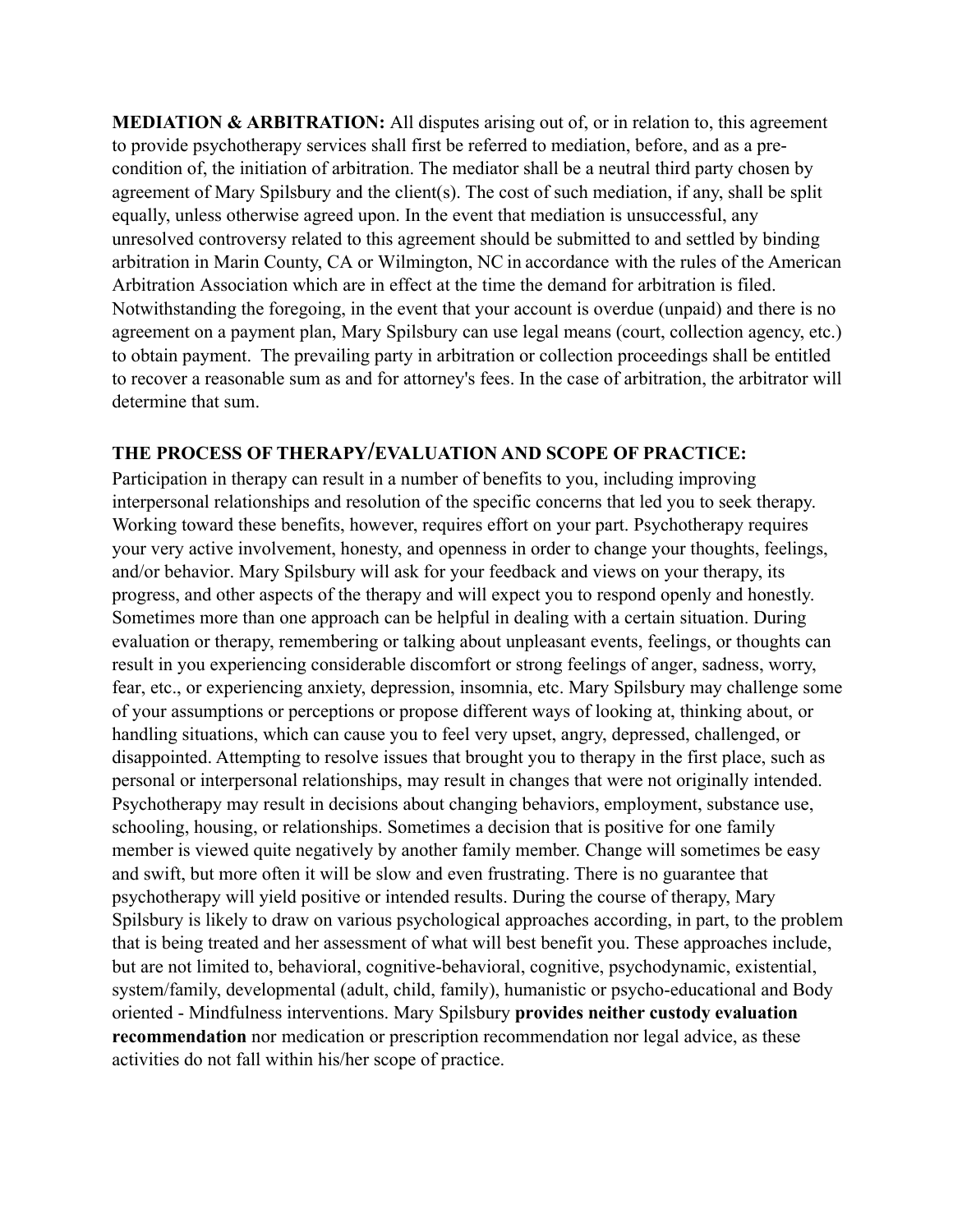**TREATMENT PLANS:** Within a reasonable period of time after the initiation of treatment, Mary Spilsbury will discuss with you her working understanding of the problem, treatment plan, therapeutic objectives, and her view of the possible outcomes of treatment. If you have any unanswered questions about any of the procedures used in the course of your therapy, their possible risks, Mary Spilsbury's expertise in employing them, or about the treatment plan, please ask and you will be answered fully. You also have the right to ask about other treatments for your condition and their risks and benefits.

**TERMINATION**: As set forth above, after the first couple of meetings, Mary Spilsbury will assess if she can be of benefit to you. Mary Spilsbury does not work with clients who, in her opinion, she cannot help. In such a case, if appropriate, she will give you referrals that you can contact. If at any point during psychotherapy Mary Spilsbury either assesses that she is not effective in helping you reach the therapeutic goals or perceived you as non-compliant or nonresponsive, and if you are available and/or it is possible and appropriate to do, she will discuss with you the termination of treatment and conduct pre-termination counseling. In such a case, if appropriate and/or necessary, she would give you a couple of referrals that may be of help to you. If you request it and authorize it in writing, Mary Spilsbury will talk to the psychotherapist of your choice in order to help with the transition. If at any time you want another professional's opinion or wish to consult with another therapist, Mary Spilsbury will give you a couple of referrals that you may want to contact, and if he has your written consent, she will provide her or him with the essential information needed. You have the right to terminate therapy and communication at any time. If you choose to do so, upon your request and if appropriate and possible, Mary Spilsbury will provide you with names of other qualified professionals whose services you might prefer.

**DUAL RELATIONSHIPS:** Despite a popular perception, not all dual or multiple relationships are unethical or avoidable. Therapy never involves sexual or any other dual relationship that impairs Mary Spilsbury's objectivity, clinical judgment or can be exploitative in nature. Mary Spilsbury will assess carefully before entering into non-sexual and non-exploitative dual relationships with clients. It is important to realize that in some communities, particularly small towns, military bases, university campus, etc., multiple relationships are either unavoidable or expected. Mary Spilsbury will never acknowledge working with anyone without his/her written permission. Many clients have chosen Mary Spilsbury as their therapist because they knew her before they entered therapy with her, and/or are personally aware of her professional work and achievements. Nevertheless, Mary Spilsbury will discuss with you the often-existing complexities, potential benefits and difficulties that may be involved in dual or multiple relationships. Dual or multiple relationships can enhance trust and therapeutic effectiveness but can also detract from it and often it is impossible to know which ahead of time. It is your responsibility to advise Mary Spilsbury if the dual or multiple relationship becomes uncomfortable for you in any way. Mary Spilsbury will always listen carefully and respond to your feedback and will discontinue the dual relationship if she finds it interfering with the effectiveness of the therapy or your welfare and, of course, you can do the same at any time.